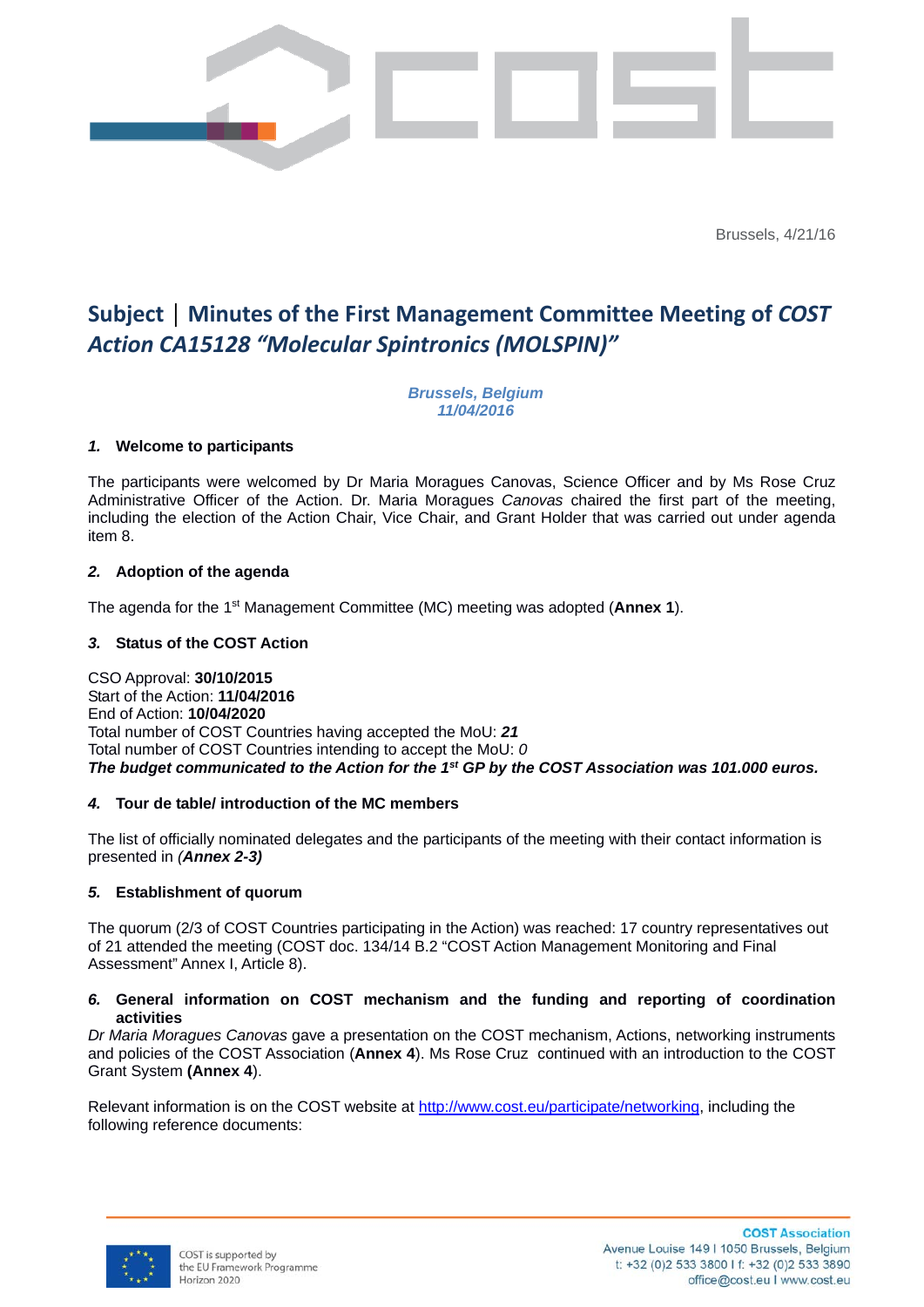- Rules for Participation in and Implementation of COST Activities (COST 132-14) (PDF, 352 kB)
- Action Management, Monitoring and Final Assessment (COST 134-14) (PDF, 355 kB)
- International Cooperation and Specific Organisations Participation (COST 135-14) (PDF, 220 kB)
- COST Vademecum (PDF, 3 MB)
- Guidelines for Action Management, Monitoring and Assessment (PDF, 3 MB)
- Guidelines for the Dissemination of COST Action Results and Outcomes (PDF, 2 MB)

# *7.* **Information on the Rules of Procedure for COST Action Management Committees (MC)**

The Rules of Procedure for the Management Committee (**Annex 5**) were presented to the MC.

# *8.* **Election of the Chair, Vice-Chair, Grant Holder Institution and its Scientific Representative**

- *Professor Eugenio Coronado (ES)* was elected as the Chair.
- *Professor Roberta Sessoli (IT) was elected as the Vice-Chair.*
- *Universitat de Valencia (GH) was elected as the Grant Holder Institution.*
- *Professor Eugenio Coronado (ES)* was elected as the Scientific Representative of the Grant Holder Institution.
- 15% for Financial and Scientific Administration and Coordination (FSAC) was approved

#### *9.* **Workplan for the implementation of the COST Action (based on the Memorandum of Understanding – Presentation of the Action by the elected Action Chair) (Annex 6-7)**

Prof. Eugenio Coronado presented the workplan based on the MoU to the MC (Annex 6-7).

#### *10.* **Appointment of horizontal roles**

| <b>Role</b>                               | <b>Name</b>           | <b>Country</b>  | <b>ITC</b> | Gender | <b>ECI</b> |
|-------------------------------------------|-----------------------|-----------------|------------|--------|------------|
| Working Group 1 leader                    | Valentin Alek Dediu   | Italy           | No         | Male   | No         |
| Working Group 2 leader                    | Herre Van Der Zant    | <b>The</b>      | No         | Male   | <b>No</b>  |
|                                           |                       | <b>Netherla</b> |            |        |            |
|                                           |                       | nds             |            |        |            |
| Working Group 3 leader                    | Fernando Luis         | Spain           | No         | Male   | <b>No</b>  |
| <b>Short Training Scientific Missions</b> | Laure Catala          | France          | No         | Female | <b>No</b>  |
| manager                                   |                       |                 |            |        |            |
| Training Schools and Workshops            | <b>Mirko Cinchett</b> | German          | No         | Male   | <b>No</b>  |
| Coordinator                               |                       |                 |            |        |            |
| Website and dissemination                 | Alejandro Gaita       | Spain           | <b>No</b>  | Male   | <b>No</b>  |
| manager                                   |                       |                 |            |        |            |



2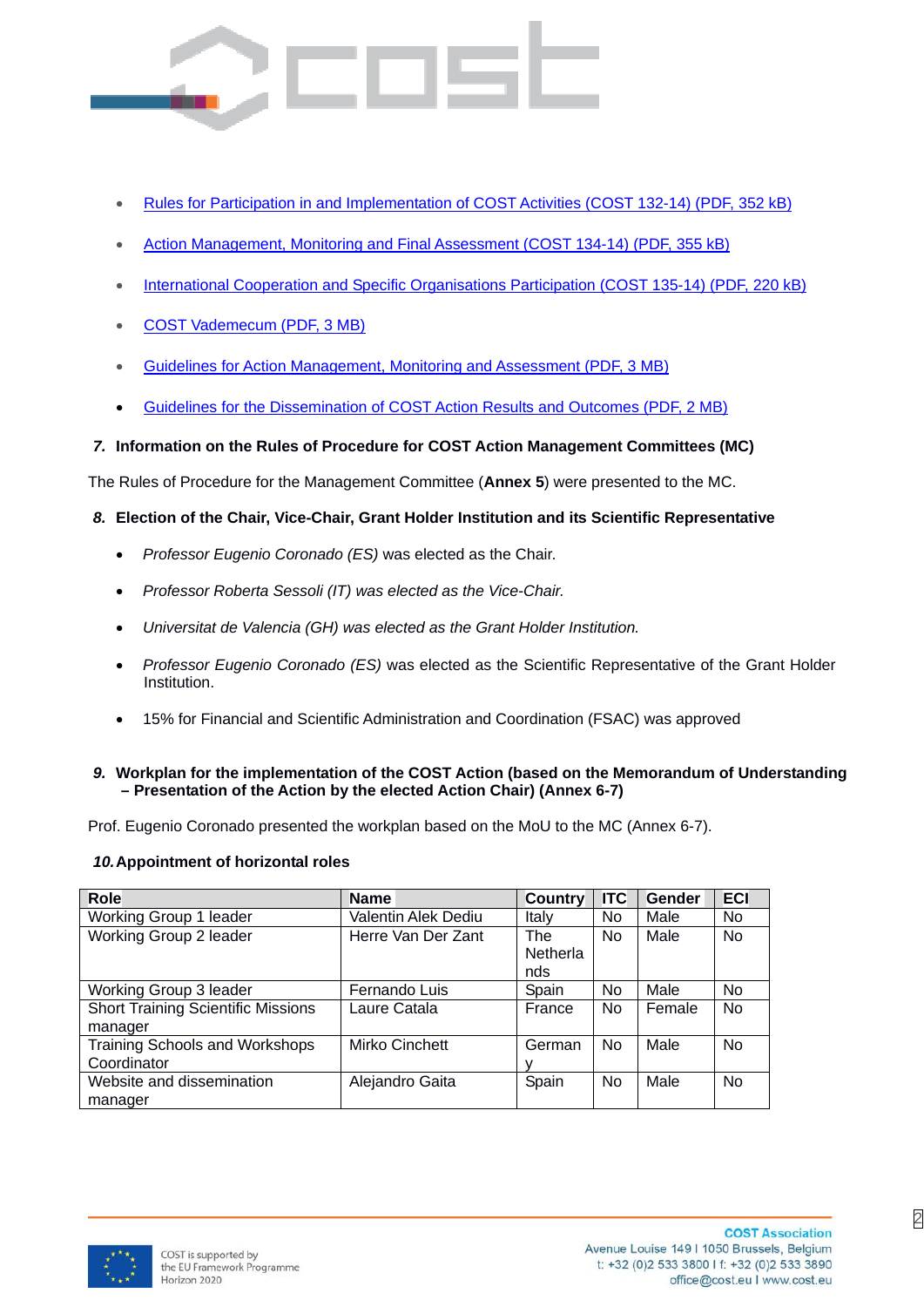

# *11.* **Draft Work and Budget (W&B) Plan for the first Grant Period (GP)**

#### *1st Grant Period Goals*

#### *1st year grant period (1 May 16 - 30 April 17)*

Scientific goals:

1) Advance in molecule-based spintronics (chemical design, interface engineering, hybrid devices)

2) Advance in single-molecule spintronics (chemical design, magneto-transport measurements & modelling , nanodevices)

3) Advance in quantum computing based on molecular spin qubits (chemical design, models and experimental setups, quantum devices)

Milestones:

M1.1 (12). Hybrid organic/inorganic interfaces featuring strong spin transfer M1.2 (6). Fabrication of spintronic devices working at high voltages

#### *1st GP W&B plan - Description of the Activities and Budget*

#### *MEETINGS*

1) 1rst European Conference on Molecular Spintronics (Bolonia 15-19 Nov 16)

2) Working group meetings: WG1, WG2 and WG3 (satellite meetings 15,18 and 19 Nov 16)

3) Management meeting (during the Conference)

#### *TRAINING SCHOOL*

ESMOLNA (Tordesillas, Spain, 29 May to 3 June 2016)

# *SHORT TRAINING SCIENTIFIC MISSIONS*

10 STSMs

#### *DISSEMINATION*

#### • Web-site

- Attendance to high-profile conferences
- Common publications
- Outreach

#### *DISSEMINATION PLAN*

Publications: Acknowledge COST in common papers; database in the web; highlight of the highest impact papers in the web

General public: attracted through the web and social networks (popular texts and animations); press notes and releases; talks at universities and high schools; open days at our centers, etc.

Industry: Section in the web on the commercial potential of the field; invited speakers to meetings and training schools from industry; creation of the industrial focus group

| <i><b>Instruments</b></i>  |    | <b>Budget</b> |
|----------------------------|----|---------------|
| <b>MEETINGs</b>            | 4  | 42,000        |
| <b>TRAINING SCHOOLS</b>    |    | 17,500        |
| <b>STSMs</b>               | 10 | 20,000        |
| <b>DISSEMINATION</b>       |    | 5,500         |
| <b>OERSA</b>               |    | 3,000         |
| <b>SCIENCE EXPENDITURE</b> |    | 88,000        |